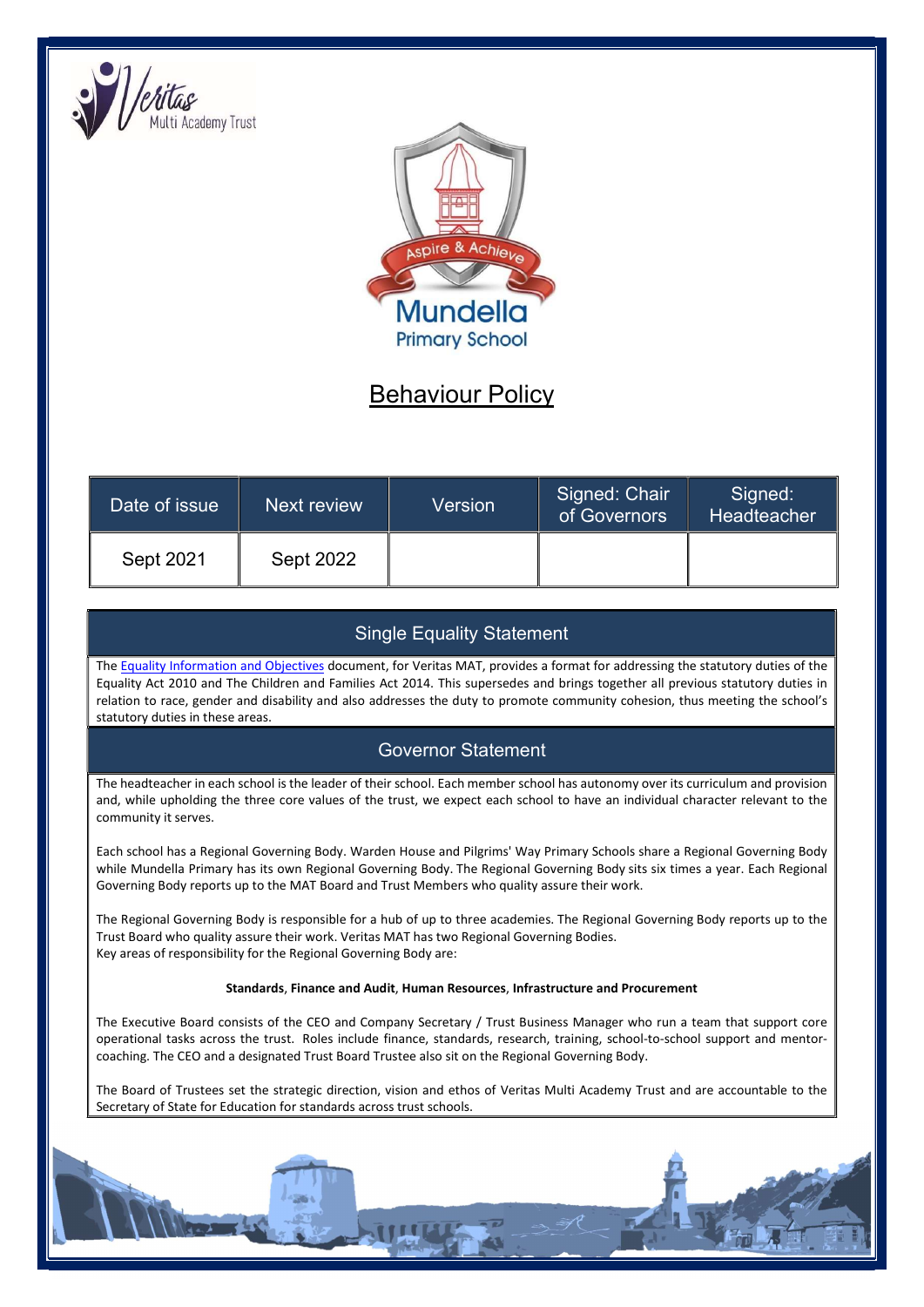# BEHAVIOUR AT MUNDELLA

### **Rationale**

The establishment of a sound, positive and caring ethos is an essential prerequisite for learning. It depends on trusting relationships and co-operative teamwork from all members of the school community.

## Understanding Behaviours

We have high expectations of behaviour, and regularly praise pupils who uphold our school values. Below is an example of our class diamond behaviour chart.

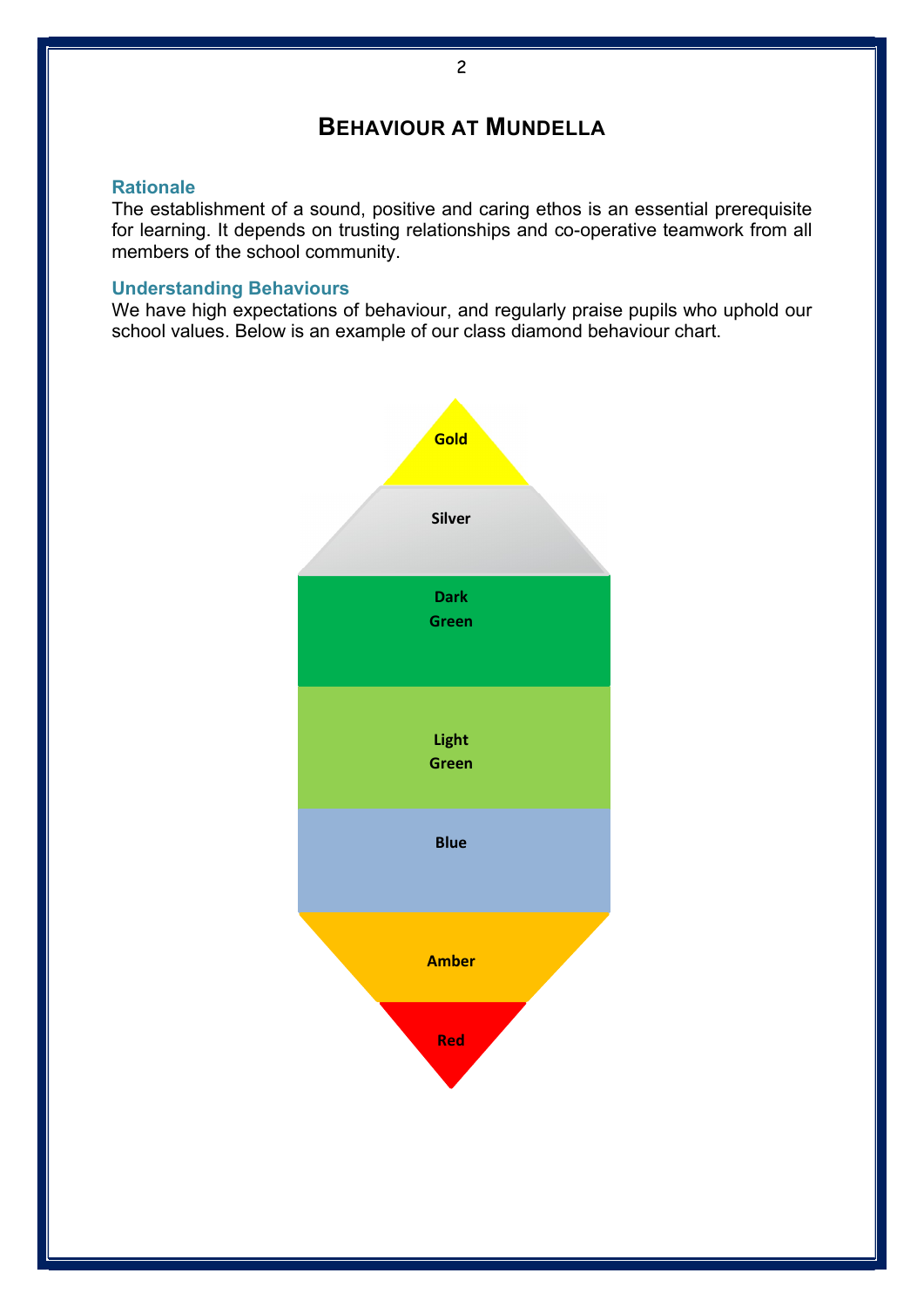| <b>DIAMOND ZONES</b>                                    | <b>BEHAVIOURS</b>                                                                                                                                                                                                                           | <b>REWARDS AND</b><br><b>SANCTIONS</b>                                                                                                     |
|---------------------------------------------------------|---------------------------------------------------------------------------------------------------------------------------------------------------------------------------------------------------------------------------------------------|--------------------------------------------------------------------------------------------------------------------------------------------|
| <b>GOLD</b><br><b>MODEL</b><br><b>BEHAVIOUR</b>         | Consistently outstanding behaviour over<br>time; Personal best achievement in an<br>aspect of behaviour or behaviour for<br>learning.                                                                                                       | <b>Gold Sticker from Senior</b><br>Leadership Team, and a<br>postcard sent home.                                                           |
| <b>SILVER</b><br><b>WOW MOMENT</b>                      | Sustained and considerable effort in<br>behaviour for learning with excellent<br>personal outcomes.                                                                                                                                         | Silver award sticker from<br>Class Teacher, Good news<br>shared with parents.                                                              |
| <b>DARK GREEN</b><br><b>ADDITIONAL</b><br><b>PRAISE</b> | <b>Consistently Green behaviour with</b><br>noteworthy additional examples of acts of<br>kindness or politeness, making good choices<br>about their behaviour in difficult situations<br>or encouraging others to make the right<br>choice. | In class praise.                                                                                                                           |
| <b>GOOD TO BE</b><br><b>GREEN</b>                       | Displaying good classroom behaviour and<br>behaviour for learning around the school.                                                                                                                                                        | Start the day in this zone.<br>Good readiness to learn.                                                                                    |
| <b>BLUE</b><br><b>BEHAVIOUR</b><br><b>REMINDER</b>      | Pupils will have a behaviour reminder<br>No additional sanction and no automatic<br>record of behaviour                                                                                                                                     | Class teacher to provide<br>discreet behaviour<br>reminder.                                                                                |
| <b>AMBER</b><br><b>FORMAL</b><br><b>WARNING</b>         | Significant infringement of the classroom<br>rules (or repeated infringement of more<br>minor rules)                                                                                                                                        | 5-10 minutes working in<br>isolation within the<br>classroom. Behaviour<br>recorded.                                                       |
| <b>RED</b><br><b>SANCTION</b>                           | Persistantly recurring infringement of rules<br>(not just a sustained 'discussion' or simple<br>escalation from amber).<br>Intended physical or verbal aggression (inc.<br>swearing) and/or damage to property.                             | <b>Pupil to be removed from</b><br>class for short period of<br>time.<br><b>Sanction time with SLT. All</b><br>learning must be caught up. |

## How we demonstrate our school values through our behaviour

| Caring               | <b>Being helpful</b><br><b>Considering others</b> |  |
|----------------------|---------------------------------------------------|--|
| <b>Creativity</b>    | Share your aspirations                            |  |
|                      | <b>Respecting others and their</b>                |  |
| <b>Respect</b>       | property                                          |  |
|                      | Saying 'please' and 'thank you'                   |  |
|                      | <b>Following instructions</b>                     |  |
| Independence         | <b>Trying your best</b>                           |  |
| <b>Collaboration</b> | Valuing others point of view                      |  |
|                      | Learning/ Playing well together                   |  |
| <b>Honesty</b>       | <b>Being fair</b>                                 |  |

We regularly reward conduct, values and good work with house points. These are collected, counted and added to team totals.

Alongside prizes and awards for individuals, classes and teams, additional responsibilities and privileges may be given in recognition of demonstrating school values and working hard.

3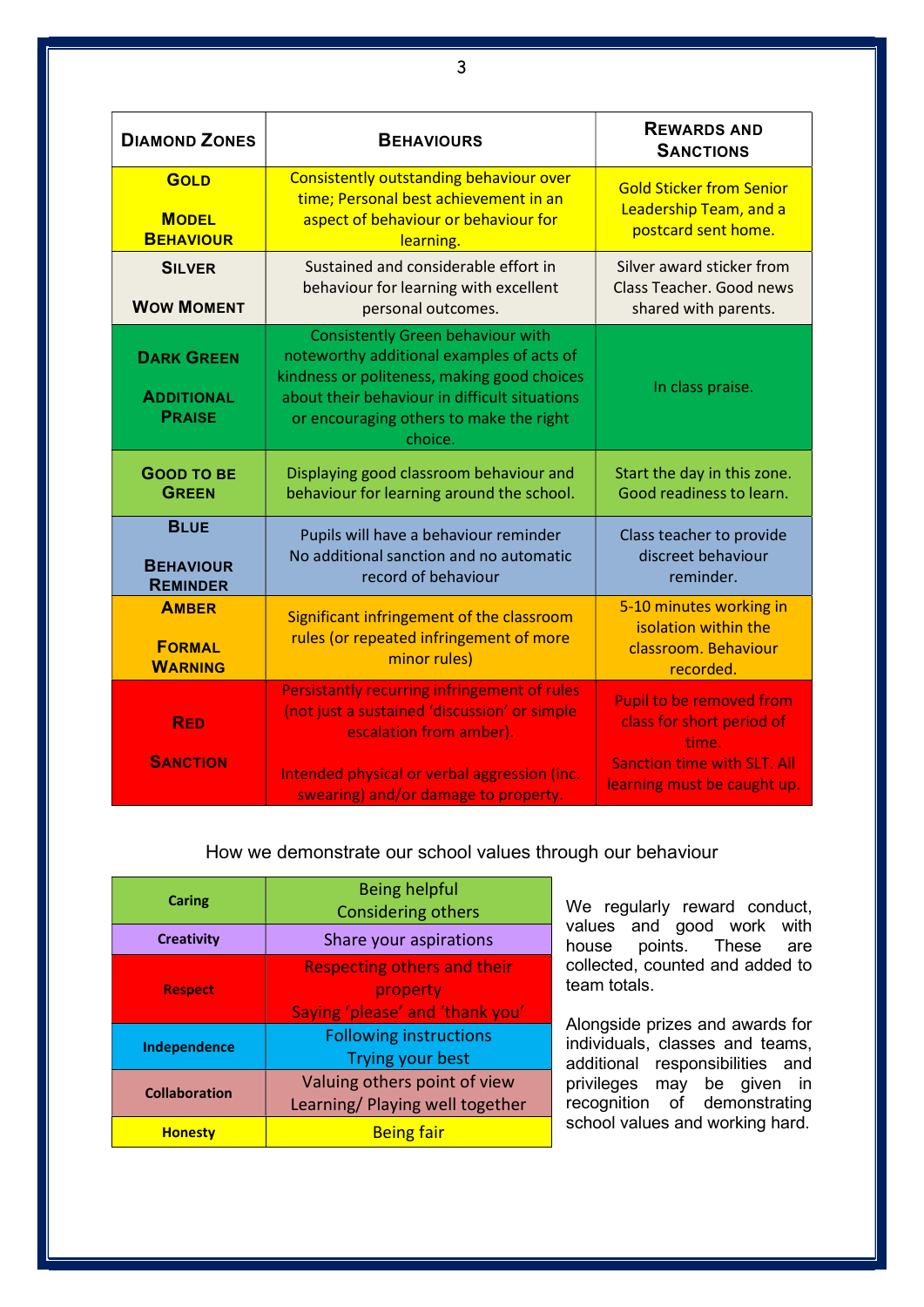### Why is behaviour Management important at our school?

- $\checkmark$  All children should be safe and happy to learn within an environment of mutual respect.
- $\checkmark$  To ensure a safe, caring and happy school with clear expectations of good behaviour for learning.
- $\checkmark$  To ensure a simple and consistent whole school approach where appropriate behaviour and language is used by all across the school
- $\checkmark$  To ensure that positive and negative behaviour is both informs parents
- $\checkmark$  To provide a system of rewards to encourage and promote good behaviour and to try to change poor behaviour
- $\checkmark$  To ensure that learning time for all children is maximised and is not disrupted
- $\checkmark$  To prevent bullying

### **Responsibilities**

All adults within the school are responsible for ensuring that behaviour standards are high at all times and should refer to green zone behaviour regularly to promote the high expectations of behaviour from all children.

Teaching staff should ensure they are:

- $\checkmark$  Working as a team to support and encourage each other
- $\checkmark$  Communicating incidents both positive and negative directly with parents and carers on the same day.
- $\checkmark$  Ensure that all behaviour incidents follow the set procedure (see zone board) with teaching staff being fully responsible for ensuring that all behaviour issues are dealt with themselves unless behaviour becomes extreme or violent.
- $\checkmark$  All red zone behaviour incidents are logged and monitored using the behaviour tracking system
- $\checkmark$  Providing a well-ordered environment in which all are fully aware of behavioural expectations
- $\checkmark$  All staff to conduct themselves as per the school code of conduct
- $\checkmark$  Respecting each other's rights, values and beliefs
- $\checkmark$  Fostering and promoting goodwill and a sense of belonging in the community
- $\checkmark$  Offering equal opportunities in all aspects of school life and recognise the importance of different cultures
- $\checkmark$  Encouraging, praise and positively reinforce good relationships and behaviour.

### Understanding Behaviours

Children arrive at school with different patterns of behaviour. We recognise that the starting point for each child is different and we carefully monitor progress for those with difficulties. We are also mindful of the fact that circumstances outside of school may affect behaviour in school. Whilst this cannot be used as an excuse for inappropriate behaviour, it should influence the way in which each individual's behaviour is managed. The same high standard of behaviour is expected from ALL children.

Appropriate provision will be put in place and reviewed regularly for children who persistently demonstrate negative behaviour. This might be in the form of a report card (reviewed weekly) or an Individual Behaviour Plan (IBP). It may also involve working with outside agencies.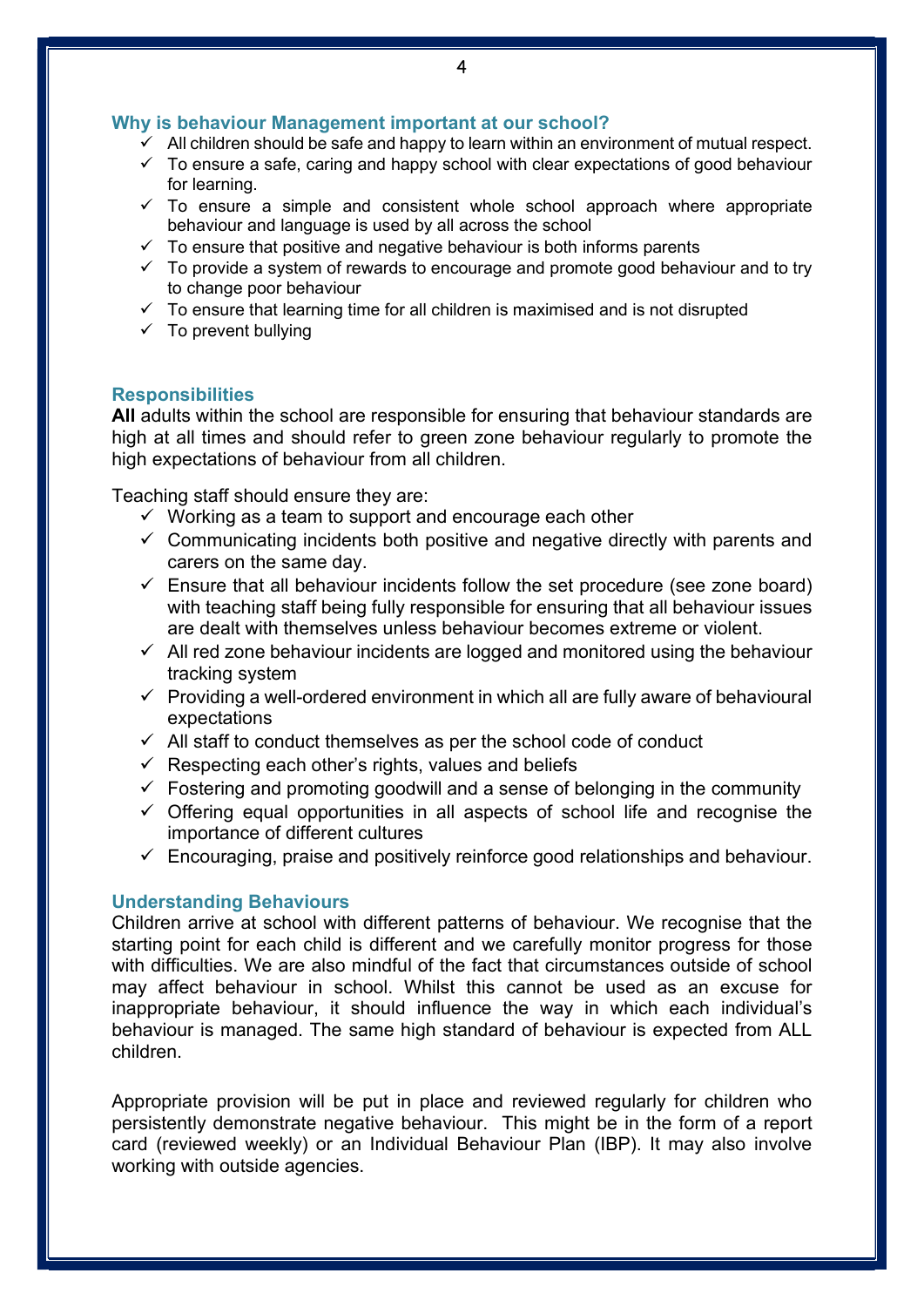#### Liaison with parents

Parents will be kept informed about their child's behaviour through discussion with the class teacher. It is vitally important that communication with parents should be built on positive discussions that take place daily. Understandably, no parent wants the only conversations with their class teacher to be about negative aspects of their child's behaviour. Collaborative discussions that focus on next steps and possible support enable the child to succeed.

Classroom staff will be available at the end of the day for quick communication, or to book in a further meeting date.

#### Recognising and Rewarding Good Conduct and Values

It is important that pupils are recognised for their efforts with good conduct. This is not always easy but staff at Mundella make every effort to encourage, identify and champion good conduct and demonstration of the school values.

#### Examples of Rewards

- Positive verbal praise
- Comments on work
- Work shared in class or displayed
- Stickers and smiley faces on work
- Share work / incident with family
- Send to another teacher / SLT / SMT
- House Points
- Move name up on behaviour chart
- Jobs or privileges
- Additional or chosen activity
- Share with Headteacher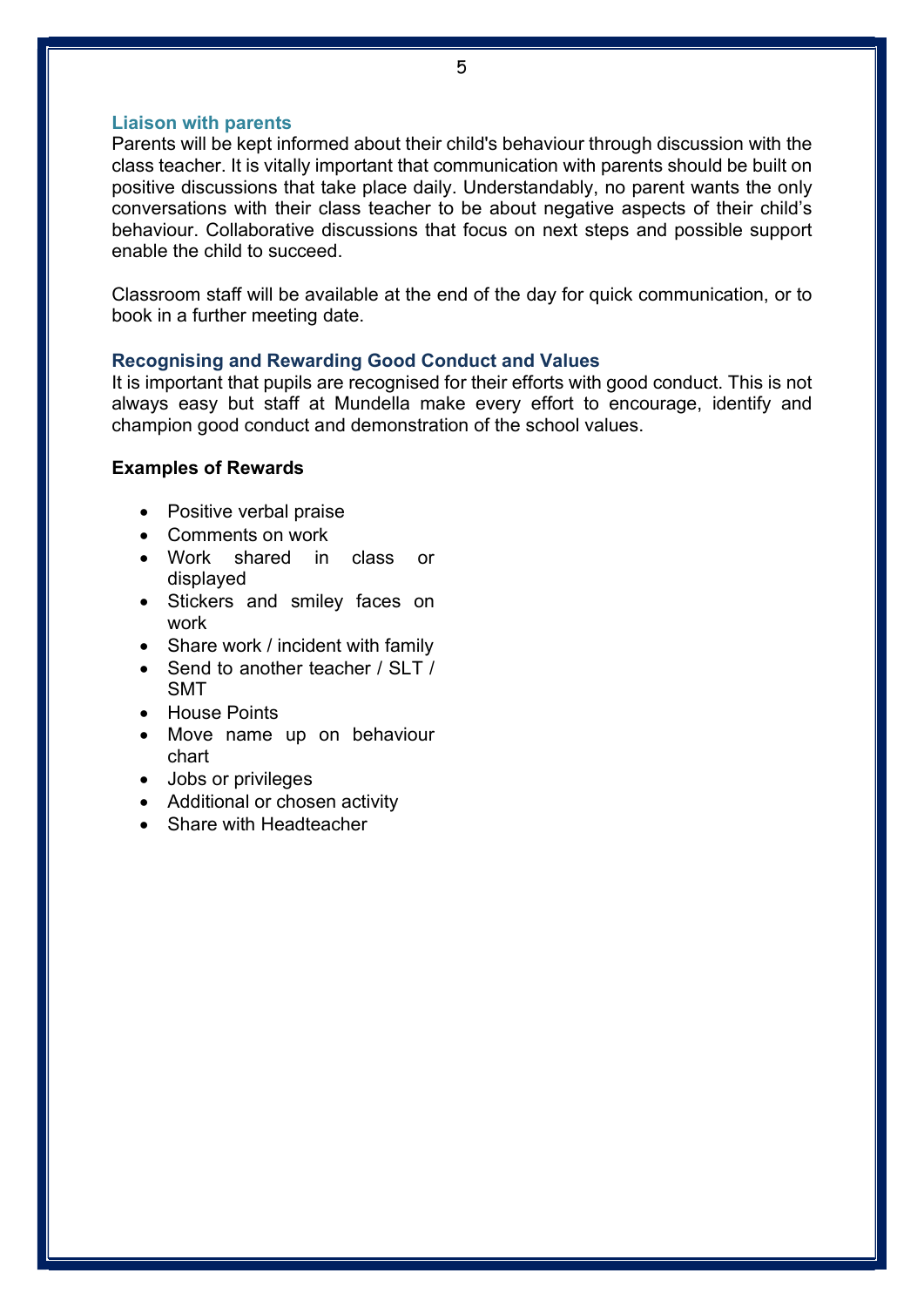Many Teachers have additional class awards that are specific to their group.

#### Good to be Green

Ensuring that we capture all pupils that are consistently demonstrating school values can be a challenge. The good to be green system is designed to support teachers in recognising and rewarding both those pupils who may quietly and consistently do the right thing and give a pathway to higher rewards; often one off outstanding incidents or consistently exemplary days.

Many pupils achieve Dark Green on a daily basis, 2 or 3 pupils should be identified, daily, as being at Silver; Wow behaviours or incidents, and one pupil a day may be highlighted and awarded Gold for outstanding and exemplary demonstration of school values.

Pupils who maintain a standard throughout a term will also gain an additional reward. This could be an extended break time, non-uniform / TAG day, a sweet treat or even activities on the school field.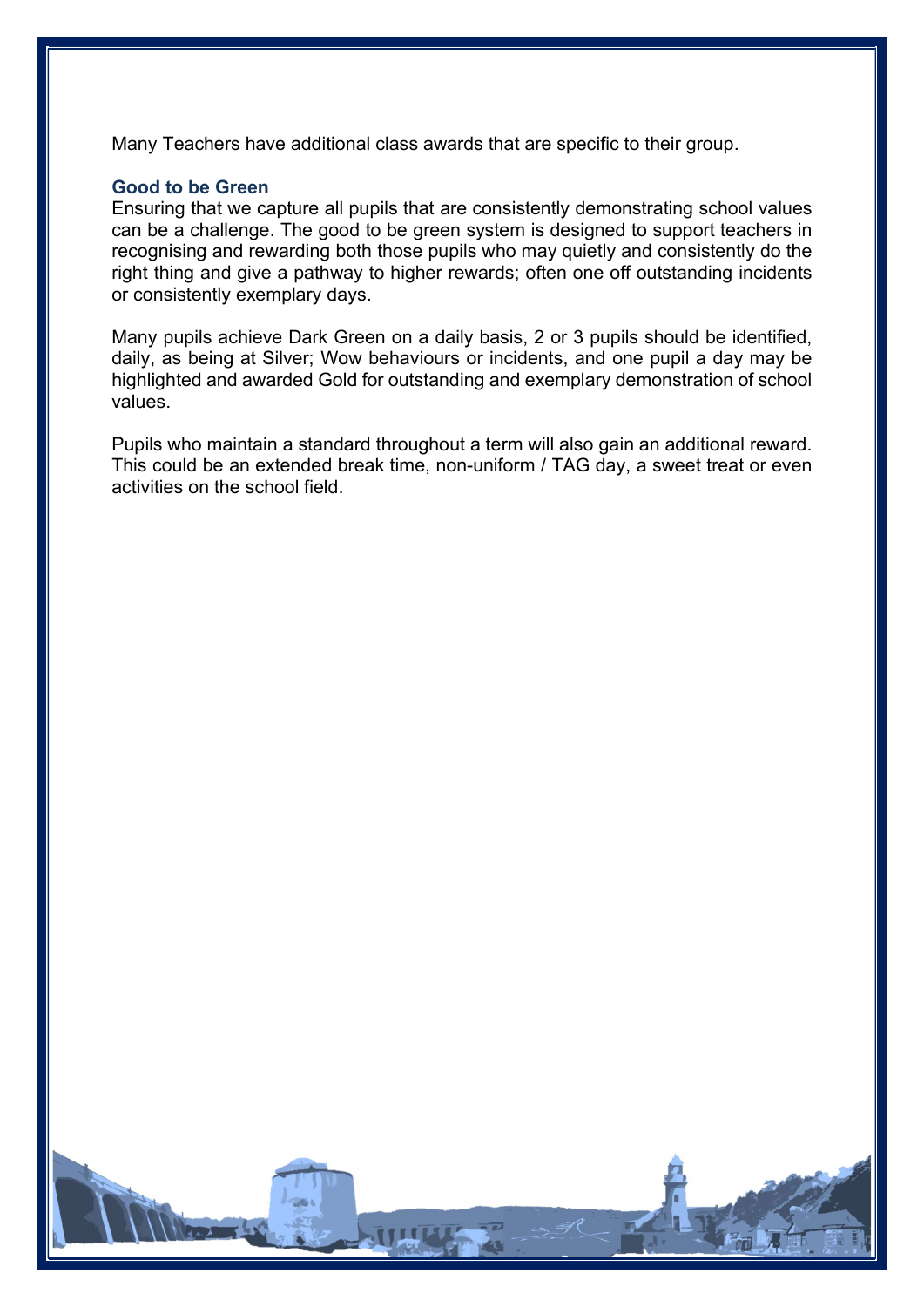### Dealing with challenging 'Red' behaviour.

| <b>Behaviour</b>                                                                           | Consequence                                                                                                     | <b>Next steps</b>                                                                                   |
|--------------------------------------------------------------------------------------------|-----------------------------------------------------------------------------------------------------------------|-----------------------------------------------------------------------------------------------------|
| <b>Escalation from Amber</b>                                                               | 10 mins timeout in Phase<br>Leader class                                                                        | Phase leader to re-<br>establish positive<br>reinforcement and<br>support getting back to<br>green. |
| Infringement of school<br>rules eg swearing/<br>rudeness and arguing<br>with staff.        | Missed break or<br>lunchtime with SLT in<br>isolation.                                                          | Parents to be informed,<br>and child to be monitored<br>for further breaks.                         |
| Persistently recurring<br>infringement of rules or<br>verbal / physical<br>aggression      | <b>Isolation with SLT for</b><br>lunch session or 1<br>learning session.<br><b>Report Card/IBP</b>              | Class teacher to inform<br>parents.<br>External support may be<br>required.                         |
| Persistently recurring<br>infringements during<br>lunch break                              | <b>Isolation with SLT for</b><br>lunch sessions.<br><b>Report Card/IBP</b><br>Lunchtime / Internal<br>Exclusion | Class teacher to inform<br>parents.<br>External support may be<br>required.                         |
| Purposeful physical/<br>verbal aggression to<br>themselves, peers,<br>adults, or property. | <b>Fixed Term exclusion</b>                                                                                     | KCC will be informed.<br>Reintegration meeting to<br>be held with family,<br>professionals and KCC. |
| Persistent fixed term<br>exclusions                                                        | Headteacher to inform<br>KCC about 'risk of'<br>permanent exclusion.                                            | KCC to begin in year fair<br>access protocol.                                                       |

Parents and carers MUST be contactable, or the school may need to seek further advice from Children's Social Services.

Parents will be informed of any exclusion and will be invited to a further meeting and notified of the reason for the exclusion in writing.

Any employed adult on site is authorised to physically intervene to prevent children injuring themselves or others, committing a criminal offence (including behaving in a way that would be an offence if the pupil were not under the age of criminal responsibility), causing damage to property, engaging in any behaviour prejudicial to maintaining good order and discipline at the school or among any of its pupils.

### School trip exclusion:

Should a child demonstrate negative behaviour whilst on a previous trip, or within school time, the school may deem them too high risk to attend a further trip. The school will consider all reasonable adjustments in consultation with parents/carers. Pupils who do not take part in educational visits, will be provided onsite learning.

This policy should be read in conjunction with the Kent Exclusion Guidance 2017

Exclusion Procedures (kelsi.org.uk)